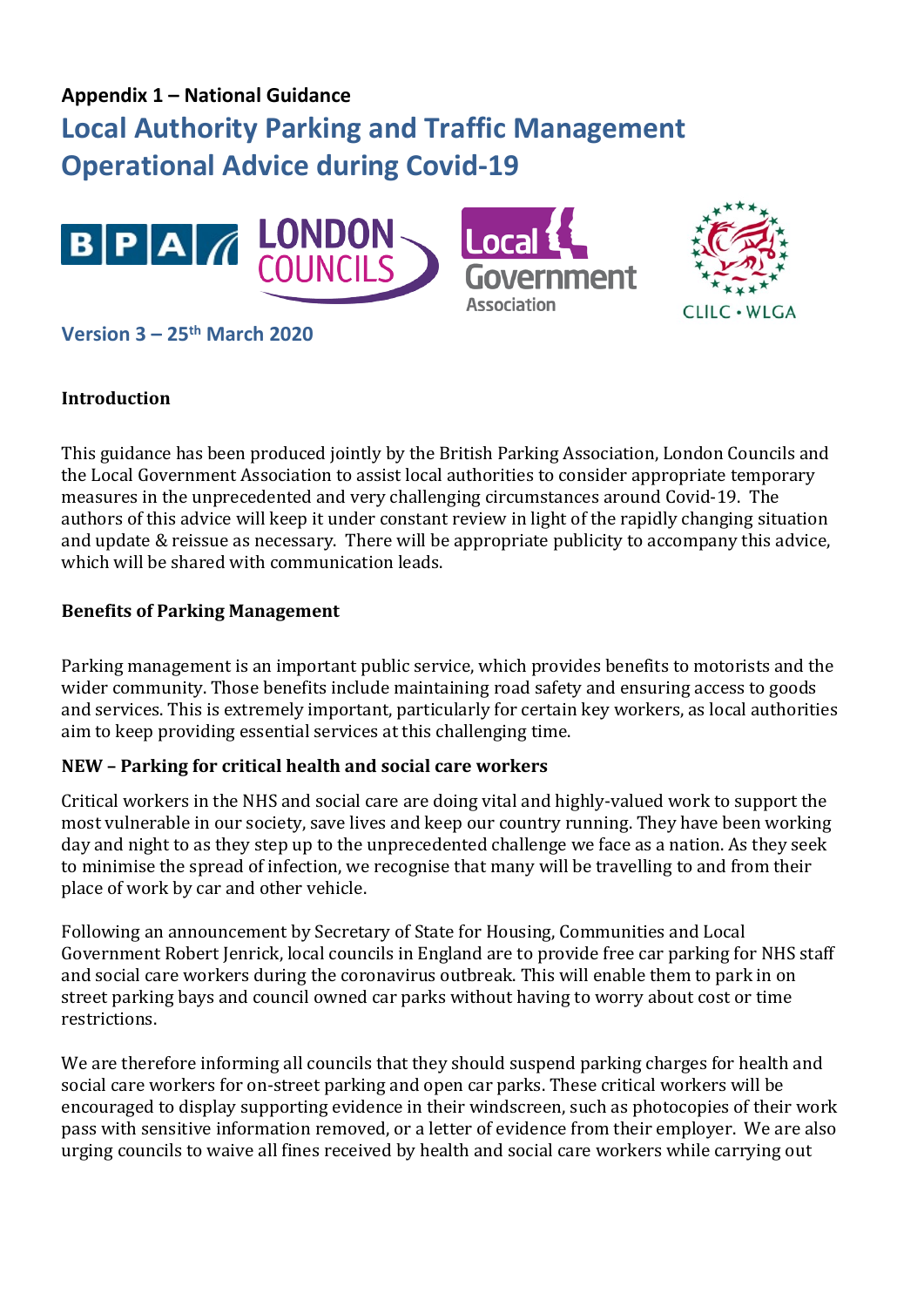their duties in recent days. These workers should be encouraged and supported to appeal the fines, with supporting evidence of their work.

If a special Covid-19 permit system for healthcare workers had already been set up following previous advice this should just continue.

For information, this advice stated that where virtual permit systems exist, authorities may be able to invite key workers to register online and provide some minimal evidence of their key worker status and vehicle details, so they can be "whitelisted" either for the entire authority area or for a specific controlled area near their place of work.

Where physical permits are needed, authorities should consider emailing a temporary permit which can be self-printed and displayed within the vehicle.

This revised guidance should be effective from 25<sup>th</sup> March 2020 until further notice.

Authorities may also wish to explore opportunities to increase parking capacity by talking to closed business, shopping centres or opening parks for additional key worker parking.

### **Enforcement**

We advise that the majority of enforcement activity should cease during the lock down period. Authorities may need to continue to deploy their front line teams in some capacity to focus their reduced parking resources on priority areas and controls. Enforcement officers should be focused on providing help and advice about where people can and can't park and encouraging poorly parked vehicles to move where possible rather than issuing PCNs.

It is recommended that any enforcement activity focuses on incidents of obstructive or dangerous parking that could have a more significant impact on safety and access for emergency and essential services. This would include yellow lines at junctions, loading restrictions and obstruction of dropped kerbs.

Those local authorities that undertake vehicle removals should only do so if a vehicle is parked dangerously or obstructing traffic flow. Where possible, any vehicle that needs to be removed should be relocated to a safe, lawful position close by rather than removed to the vehicle pound. Removing to a pound should absolutely be a last resort.

It is likely that in residential areas, parking demand may currently outstrip supply if most residents are at staying at home. This additional pressure will need to be managed carefully to prevent obstructive parking hindering emergency services and the delivery of essential supplies and services, such as waste collection. However, to especially help those who are self-isolating, authorities should take a pragmatic approach to unlawful parking if it is not dangerous or causing an obstruction, particularly in residential controlled parking zones.

Authorities should consider maximising parking spaces in one-hour single yellow line restrictions where commuters might usually park, by relaxing those parking restrictions to enable homeworking. Authorities should also consider temporary extensions to their residents permits for the next 3 months and then keep this under review.

## **Moving Traffic Contraventions – London and Wales only**